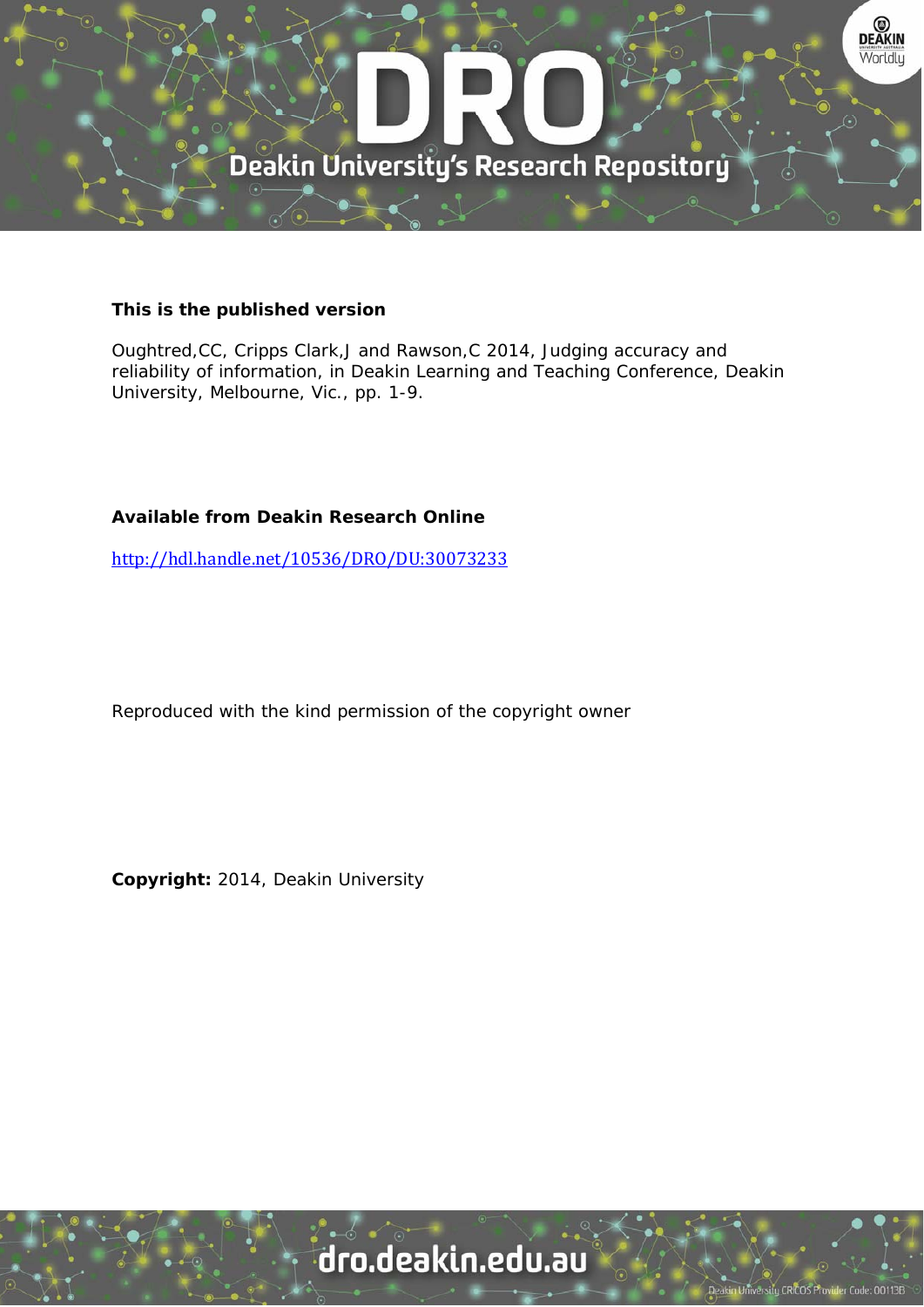# **Judging Accuracy and Reliability of Information**

EES101 Communicating Science teaching team/Library

*2014 Learning & Teaching Conference*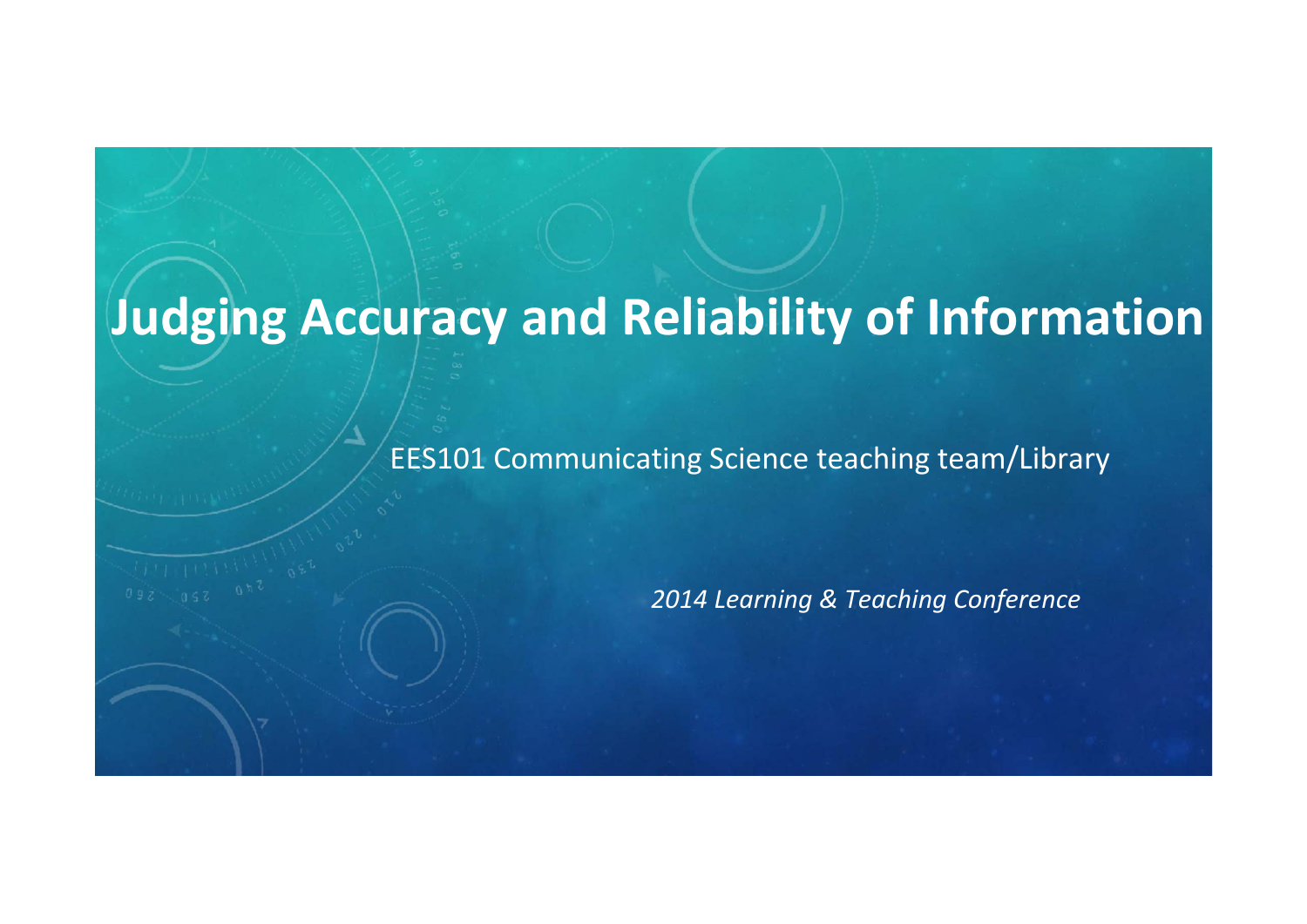- In <sup>a</sup> digitally rich world the ability to evaluate open education resources (OERs) for credibility is an essential but challenging skill
- Communicating Science academics and library staff collaborated in <sup>a</sup> teaching program designed to motivate and enable students to better assess science information freely available on the web
- Teaching program directly addresses the Graduate Learning Outcome of Digital Literacy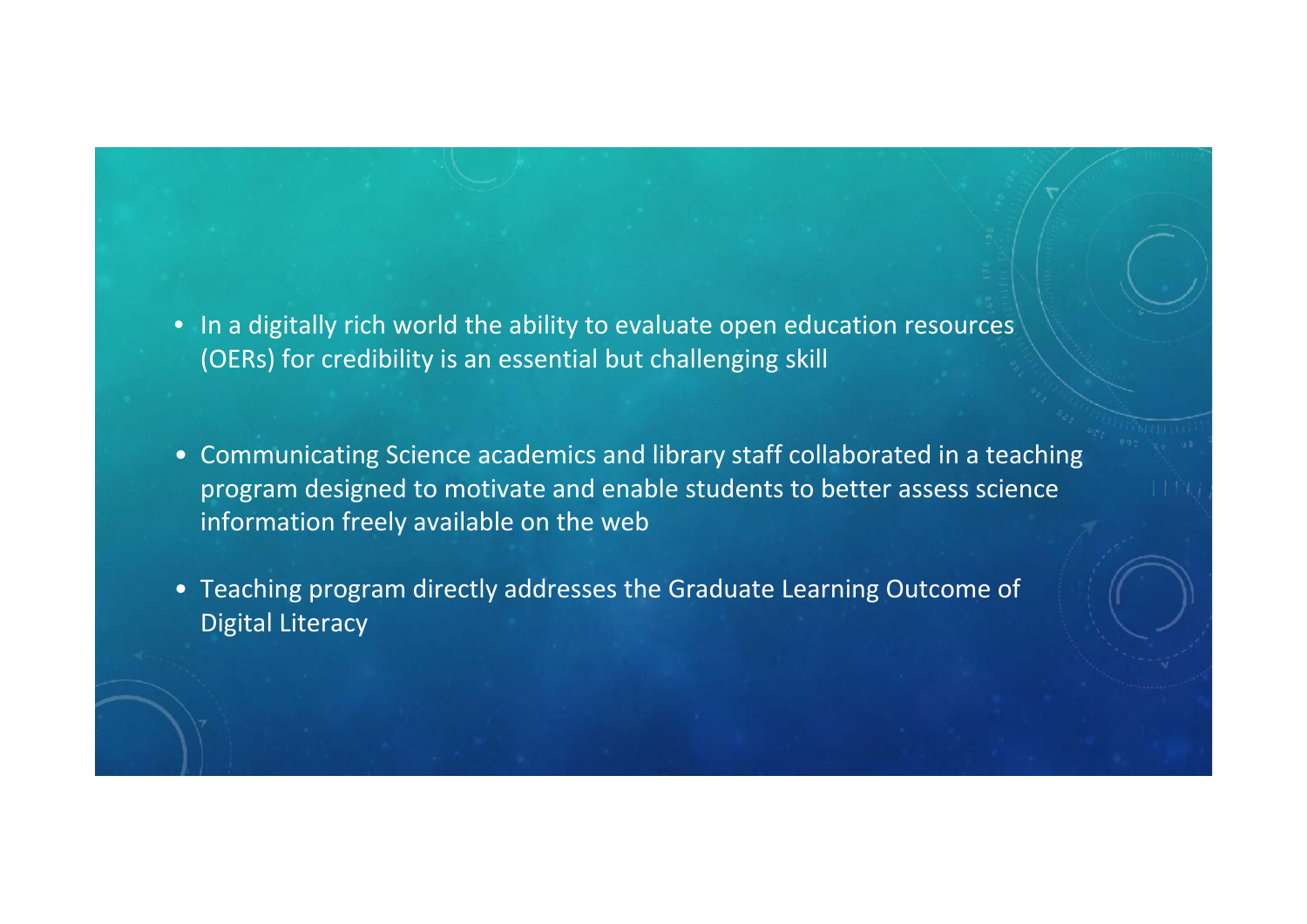## Learning outcomes:

- 1. Be aware that information on the web comes with <sup>a</sup> **range of accuracy and reliability**
- **2. Develop criteria** for assessing accuracy and reliability of information
- 3. Use these criteria to **critically assess** the accuracy and reliability of <sup>a</sup> range of web based information
- **4. Demonstrate skills in researching** the information that **integrate** judgments of accuracy and reliability
- 5. Understand that judgements of accuracy and reliability are expert judgements and are improved by **collaboration and deference to expertise**
- **6. Communicate** judgements of accuracy and reliability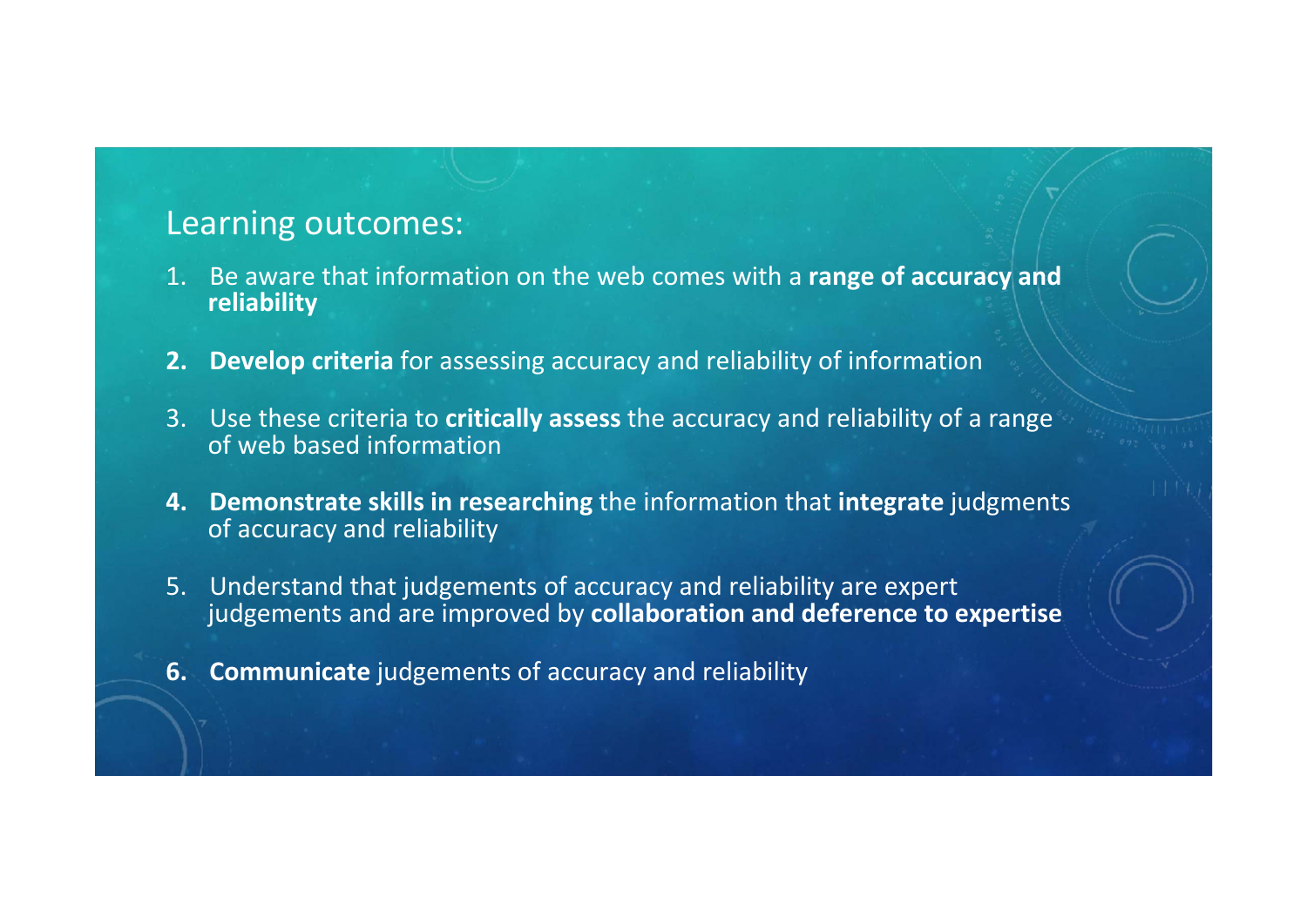#### The teaching program:

- **A class**: led by Library staff focussing on assessing the credibility of sources as an integral skill of Digital Literacy.
- **Three seminar activities** during which groups of students:
	- o examine <sup>a</sup> website with scientific content for information which could not be verified directly from the site
	- o develop <sup>a</sup> decision making process (decision tree or similar) to assess OERs for accuracy and reliability
	- o apply this process to <sup>a</sup> different website.
- **The group assessment:** <sup>a</sup> 'Media Watch' style video communicating the analysis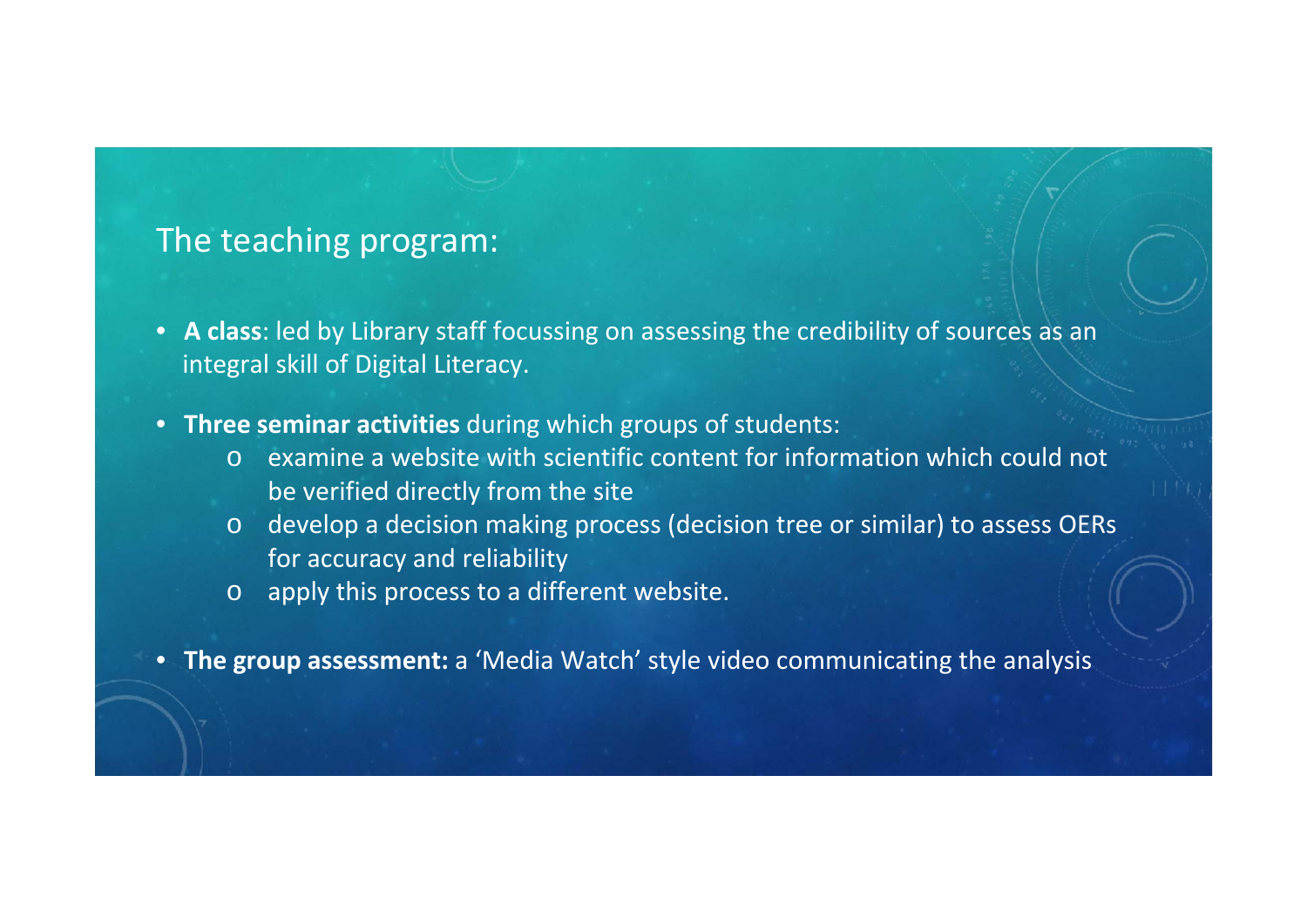#### Elements of the program leading to success:

- $\bullet$  Time allowed for reinforcement of the judging accuracy and reliability of information concepts – class, seminar and assessment
- •● Creative and practical hands-on seminar task
- $\bullet$  Development of critical thinking skills through seminar activity and discussions
- $\bullet$ • Relevance to students through linking to unit content
- Collaborative experience of working in <sup>a</sup> group providing peer support and review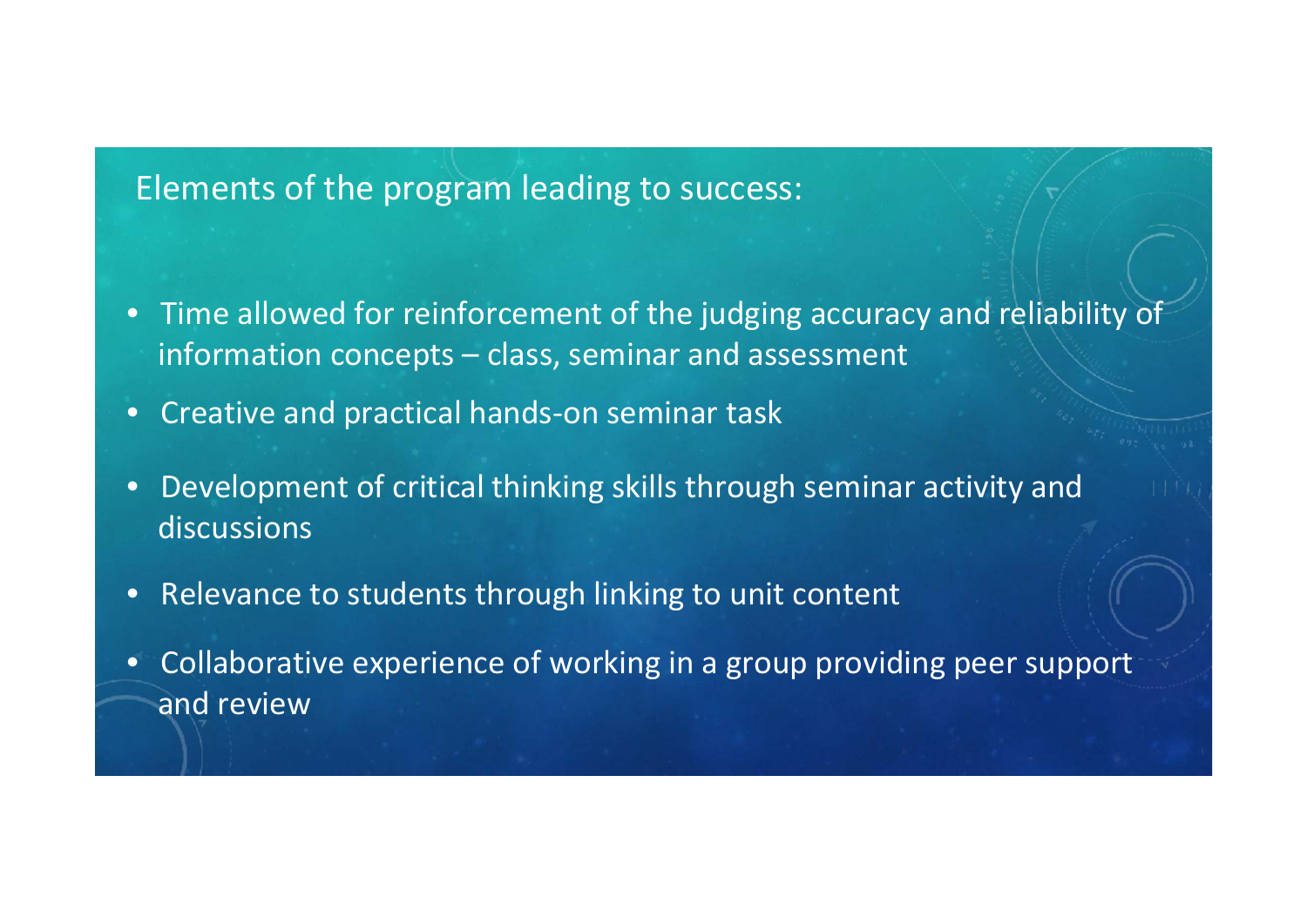#### Students are active

**Tutor**: " I think the activity, the decision tree was good in that they actually got to handle and interact with it, as opposed to listening to us reiterate <sup>a</sup> checkpoint, do this, do this, getting them more involved, and the creative was fun

**Tutor**: "I think the students appreciated the creative element of it

**Student**: "it was more interesting doing it as <sup>a</sup> video and being able to prepare rather than coming into class and having to look at one and than do <sup>a</sup> test on it"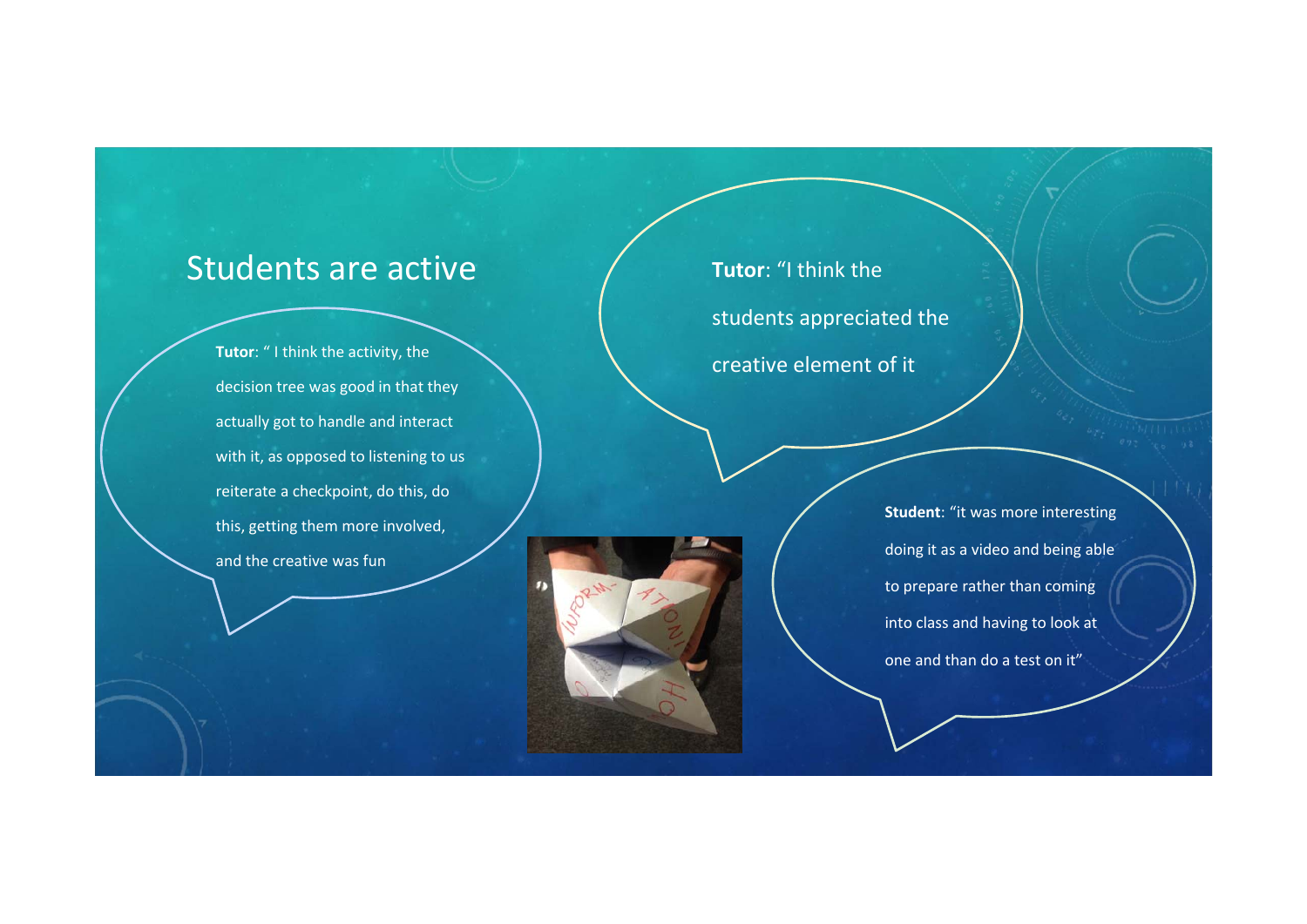#### Students collaborate

**Student**: "Yeah it was good to see other people also doing it, so you're kinda like oh, that's <sup>a</sup> good way to think about it, I didn't think how to do it that way"

Student: "Probably find stuff you wouldn't have found by yourself, somebody would find one thing…..then somebody come back…...you've got a lot more content than you'd normally have"

> Student: "I put a lot of work into it because I thought my peers would see it so I was scared into doing a good job"

UCB Library Communications 2008, Student study group UCB Library, photograph,<br>viewed 24 November 2014, used under a Creative Commons attribution license https://creativecommons.org/licenses/by-nc-nd/2.0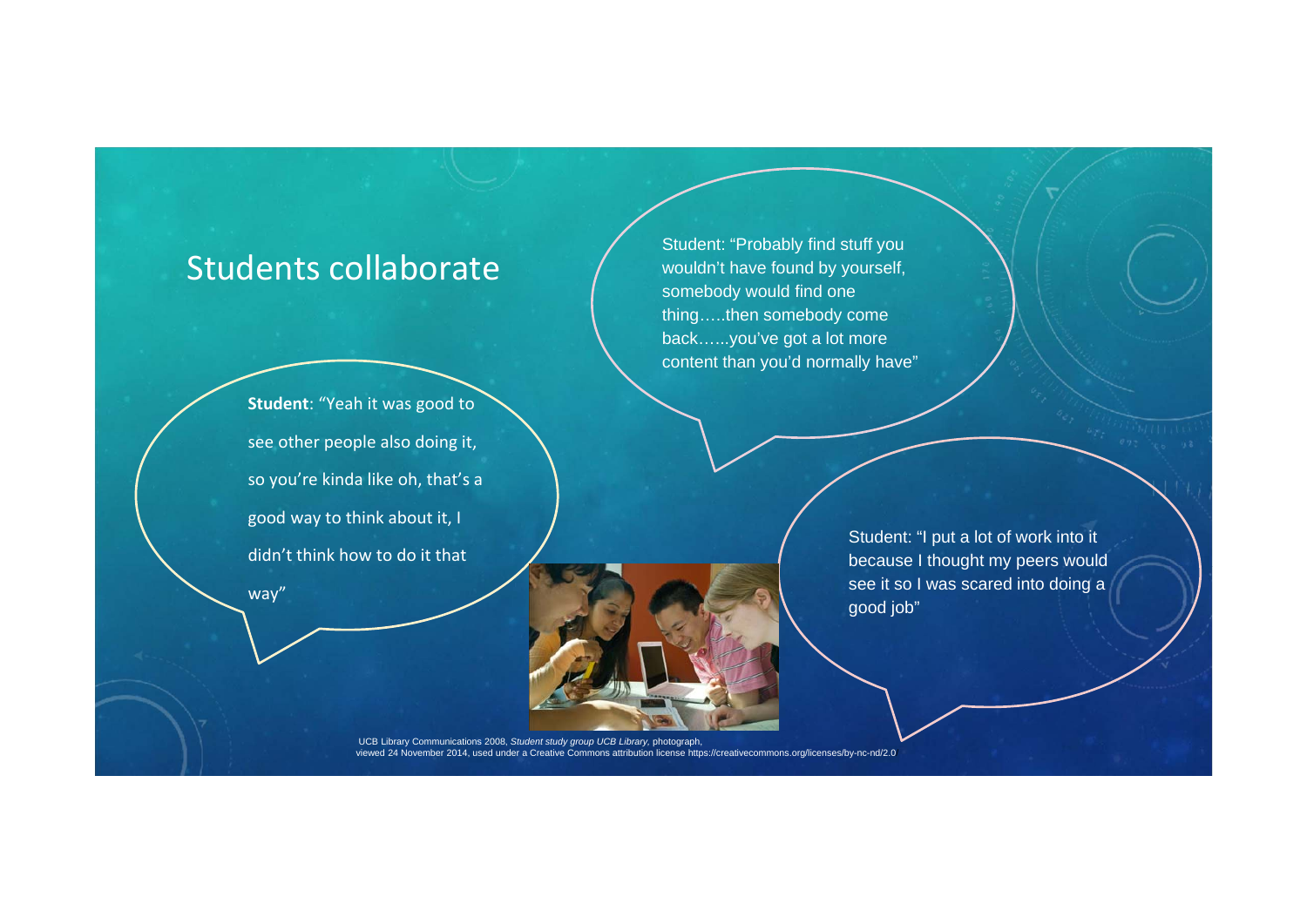#### Students develop skills

**Student**: " I'm doing second year now and that would have saved <sup>a</sup> bit of time off my research if I had of known what exactly I was looking for

**Tutor**: "the students were really seeing that this had changed the way they were thinking about using the internet and their sources

> **Student**: "the practice of doing it over and over it's like burnt into our brains now, I can't look at a website without looking for references or the author or stuff like that"

Harris, L n.d., *Teacher talking to students in class,* photograph, retrieved *24 November 2014,* Science Photo Library database.